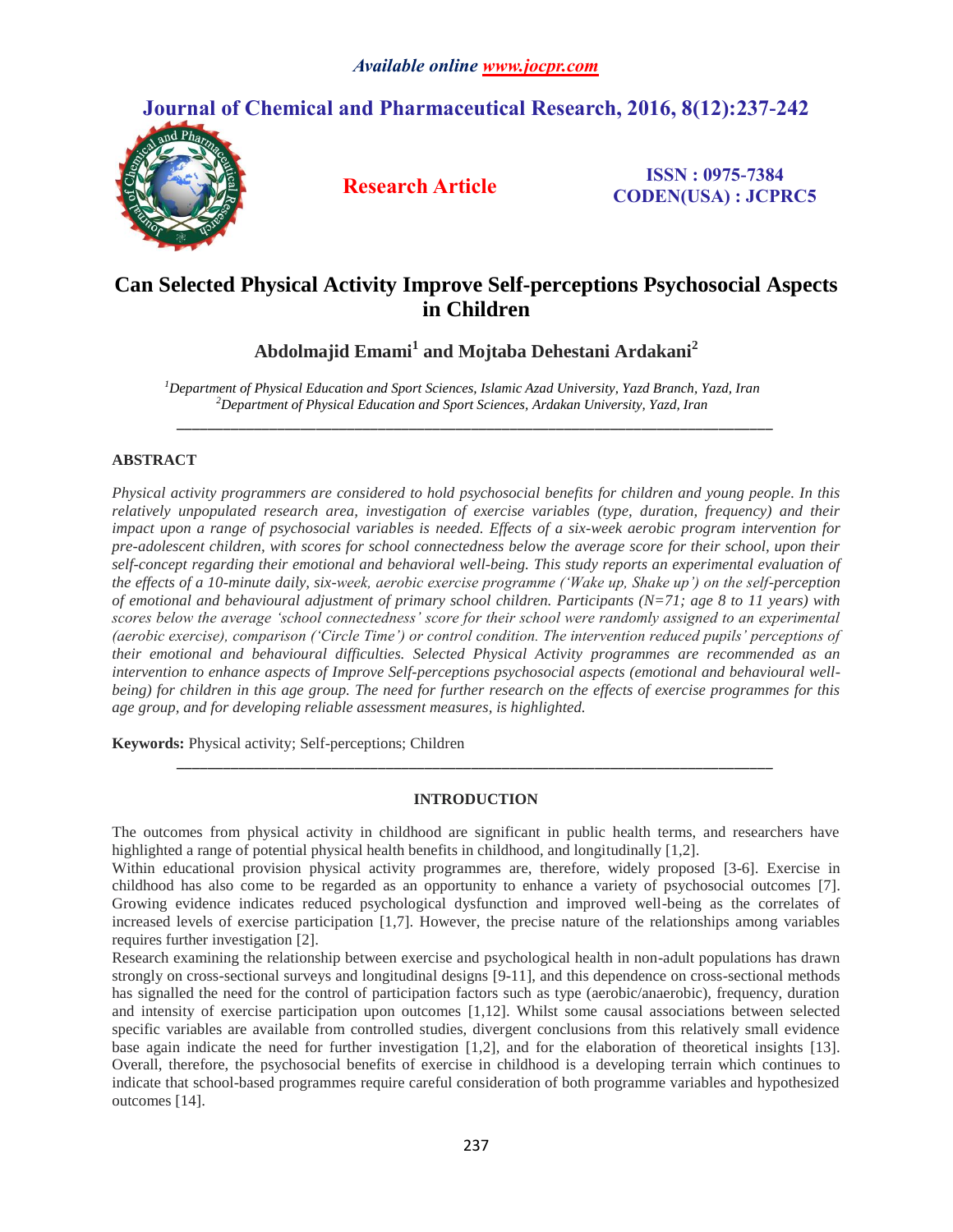The psychosocial benefits of exercise have been variously described as the potential enhancement of prosocial behaviours and positive interactions in children and young people [15], levels of maturity and social competence [16], reduction of social and emotional problems [11,17,18] self-esteem enhancement [19-22]. Potential cognitive gains have also been explored but only slight if any effects upon academic attainment have been identified [23,24]. The diversity of the evidence base, particularly when reviewed for effect size (Ahn & Fedewa, 2010) highlights the differential effects of programme variables [25].

The general domain for this study was that of self-concept, a term used interchangeably with that of self-esteem [26]. The evidence in this area is again diverse, and shares difficulties in definition and measurement common to conceptions of well-being [19,26,27]. Studies investigating the relationship of exercise participation to self-esteem broadly point to positive gains. For example, Boyd and Hrycaiko (1997) identified significant increases in global self-esteem following additional strength training and cardiovascular (aerobic) exercise [28]. Crews et al. (2004), identified that the more demanding an aerobic exercise programme the greater the increases in self-esteem reported [29]. Slutzky and Simpkins (2009) suggest a positive association between group participation and selfconcept outcomes [21].

Aerobic exercise is not straightforwardly associated with high self-esteem in children. For example, relating selfesteem and self-perceptions to aerobic exercise interventions of five and six weeks respectively, Daley and Buchanan (1999), and Burgess et al. (2006) found an association between aerobic exercise and significant improvements in children's self-perceptions including selfworth, athletic competence and body attractiveness [19,20]. Yet Walters and Martin (2000) found children aged between 7 and 11 years who were engaged in intensive aerobic exercise over a period of 13 weeks did not show significant improvement in self-concept compared with children who took part in a minimal aerobic exercise programme (although the presence of a 'ceiling effect' could have underpinned these results, where both groups scored well above average on both pre and post measures) [22]. Burgess et al. (2006) have also questioned aspects of the measurement of self-concept on the basis that preadolescent children may be less likely to be socially aware of their physical appearance than adolescents [19]. Self-esteem is, therefore, indicated as a highly relevant dependent variable from exercise in childhood, but one which, again, appears sensitive to participant characteristics, programme, and measurement.

#### **Background to the present study**

The current study, a randomised controlled trial, addressed the call for prospective controlled studies to examine the relationship between exercise variables and psychological health [2,12], in this instance with a focus on selfconcept. In doing so, the hope was also to contribute to the body of practice-based evidence which can inform the delivery of effective school-based interventions [1,30-32].

Aligned to the professional identity of the authors as educational psychologists, the study was constructed to explore well-being outcomes for potentially vulnerable pupils. The capacity of exercise programmes to play a role in enhancing psychological resilience and reducing the impact of potential risk factors has been explored, often with a focus on the important mediating factor of self-concept in potentially enhancing resilience [33]. Other studies have explored the outcomes for specific groups perceived as vulnerable [8].

Here, participants were young people identified as having below the average score for school connectedness relative to the population data for the school they attended (see 'Method', below). School connectedness (SC) is a concept which has been used to describe a young person's degree of relating to and participation within school life, and, akin to the notion of school engagement [34,35], has been outlined as depending upon the individual's relating within the social context [36]. School engagement, or connectedness, has been associated with a range of positive outcomes in adolescence and childhood [37-39]; a low sense of belongingness towards school in adolescence has been associated with social, emotional and behavioural difficulties (EBD) (for example, Catalano et al., 2004; Erwin, 2002; Rice et al., 2008; Thomas & Smith, 2004); and, relevant for early intervention models, school bonding has been highlighted as a preventive factor in risk-reduction [30,38,40-42]. The aim of this study, therefore, was to investigate the effects of a six-week aerobic exercise intervention for pre-adolescent children, with scores for school connectedness below the average score for their school, upon their self-concept regarding their emotional and behavioural well-being.

## **METHOD**

## **Participants**

A questionnaire was developed to investigate current exercise interventions utilized within mainstream primary school settings, and an accompanying letter to enquire about levels of interest towards engaging in the research was sent to 41 head teachers in a County region in the Yorkshire and Humberside region of England. From the 23 schools which responded, 17 were involved in one or more exercise programmes, with 'Wake Up, Shake Up'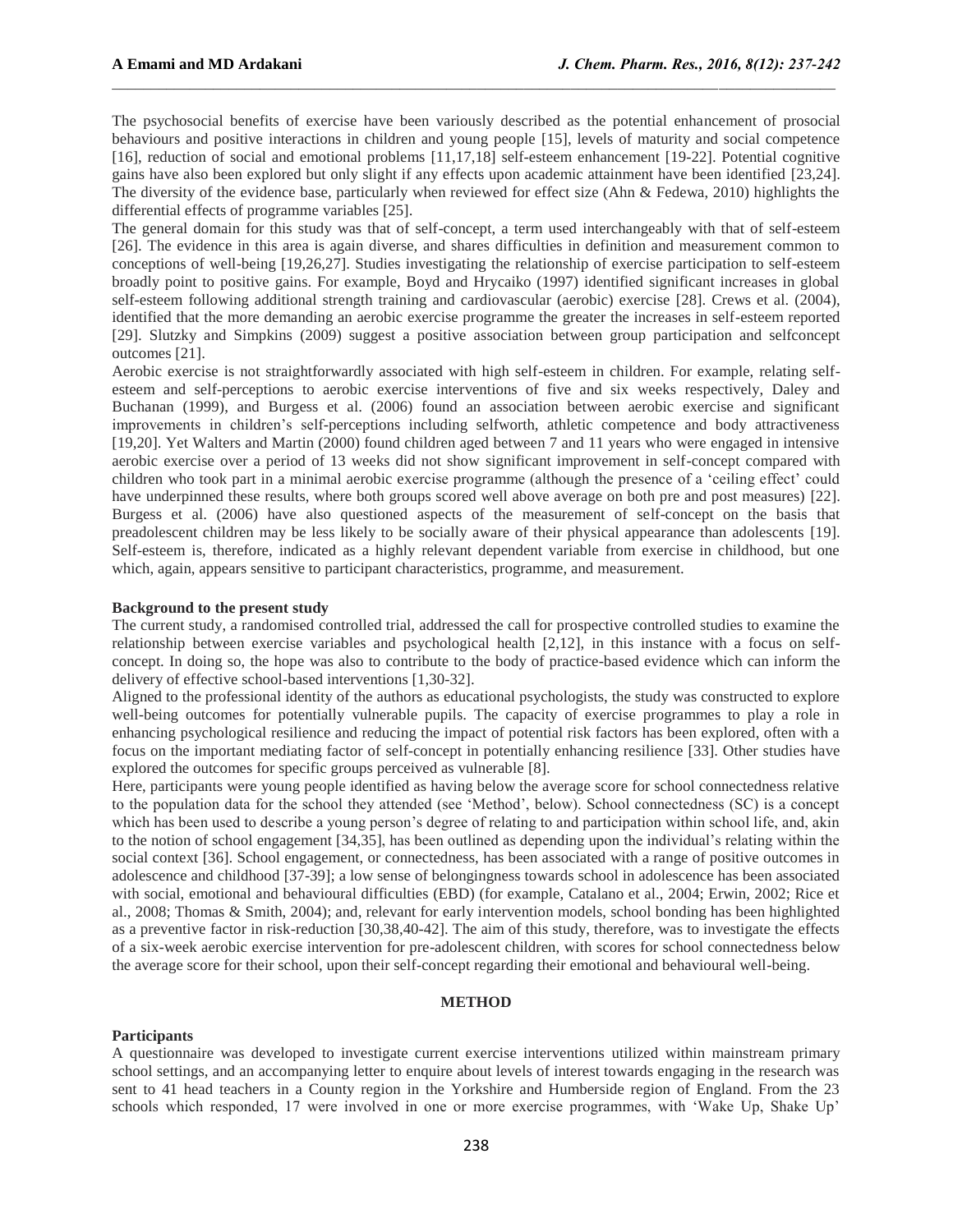(WUSU; Mitchell, 2008) recorded as most frequent in use (12 out of 23 schools). As current involvement in an aerobic exercise programme would have invalidated pre-intervention measures, two schools that expressed interest in participation and reported no previous exposure were selected to engage in the research. The two schools held similar profiles as detailed by their most recent Ofsted reports (The Office for Standards in Education, Children's Services and Skills). Free school meal data and the proportion of students with special educational needs or disabilities was reported as being 'considerably below' the national average. To determine the target population, students aged 8 to 11 years across the two schools completed the School Connectedness Scale (SCS), developed from the US National Longitudinal Study of Adolescent Health [43]. Whilst the scale is standardized on adolescent populations, it has been employed elsewhere with preadolescent groups [39] and was considered the 'best-fit' measure for this study. The scale consists of five items with a school connectedness (SC) score derived from responses to five, five-point Likert scale statements which required participants to indicate their level of agreement with the following: *'I feel close to people at this school'*; *'I feel like I am part of this school'*; '*I am happy to be at this school'*; *'The teachers at this school treat students fairly'*; *'I feel safe in my school'*. The target population were students who achieved an SC score that was 'below average' when individual scores were compared against the 'mean' SC score for their respective school. Mean SC score was 21.40 (Scoring range: Min=5; Max=25). The number of children who originally completed the SCS was 339 students. Seventy-one children participated in the research (SC=<21). This did not assume equivalence of the participant groups in each school (since SC scores are likely to be influenced by contextual as well as individual factors).

Checks for group equivalence were carried out at the analysis stage, below. Following the application of an inclusion/exclusion criterion that accounted for the health and attendance of participants, and number of completed pre and post-intervention measures, the total number of participants in the research was 71. Ethical considerations and practices were followed in accordance with British Psychological Society guidelines including informed consent and right to withdraw for all participants, ensuring no potential to harm to participants and the confidentiality and anonymity of data [44].

#### **Interventions**

Participants were randomly allocated to an experimental (WUSU)  $(N=26)$ , comparison (Circle Time)  $(N=22)$  or control group (N=23). WUSU is a universal health aerobic exercise programme designed for school aged pupils where routines are performed to lively music in order to utilize major muscles, strengthen joints, increase muscular endurance and revitalize the body for the school day (Mitchell, 2008). The 10-minute intervention including warmup, a routine and cool-down, was delivered on a daily basis by two different adult members of staff in each of the respective schools, for a period of six weeks. The music and, therefore, the routines were changed at the start of each week. Along with materials to refer to, consultation sessions were held in order to provide on-going support for staff. On this occasion, treatment fidelity measures, although considered, were not possible.

Participants assigned to the comparison group received 'Circle Time', an adult-led intervention consisting of games, role-play and discussion that aims to encourage supportive feedback from child to child and teacher to child to bring about positive changes in self-concept and pro-social skills [45,46]. Circle Time, in line with WUSU implementation, was delivered by the same adults (two from each respective school) on a daily basis. In line with the experimental condition the focus of each week changed, with six scripts based on activities from 'Developing Circle Time: Taking Circle Time Much Further' [47], made available for the implementers to use. Control group participants followed their daily routines within school.

### **Measures**

The Strengths and Difficulties Questionnaire (SDQ) [47] was used to assess participants' perceived emotional and behavioural adjustment. It served a purpose here both as a routine outcome measure facilitating comparisons across studies [30] and as a means to investigate changes in perceived well-being. The 25-item SDQ comprises five subscales, the first four of which relate to potential emotional and behavioural difficulties (EBD)– 'emotional symptoms', 'conduct problems', 'hyperactivity', 'peer problems' and 'prosaically behavior', with each subscale consisting of five statements. Participants were required to indicate their agreement with items using either the terms 'not true', 'somewhat true' or 'certainly true'. A total EBD score was calculated from the sum of the first four subscales, with the pro-social scale score being omitted. A maximum score for perceived total EBD was 40 with a minimum of 0. For each subscale a maximum score was 10, with a minimum of 0. Although the self-completed version of the SDQ [48,49] was originally developed for adolescent children age 11 years and over, Muris et al. (2004), in a study of 1111 children age 8 to 13 years investigated the psychometric properties of the scale in relation to younger children [50]. With the younger age group the reliability (internal consistency) figures were poorer,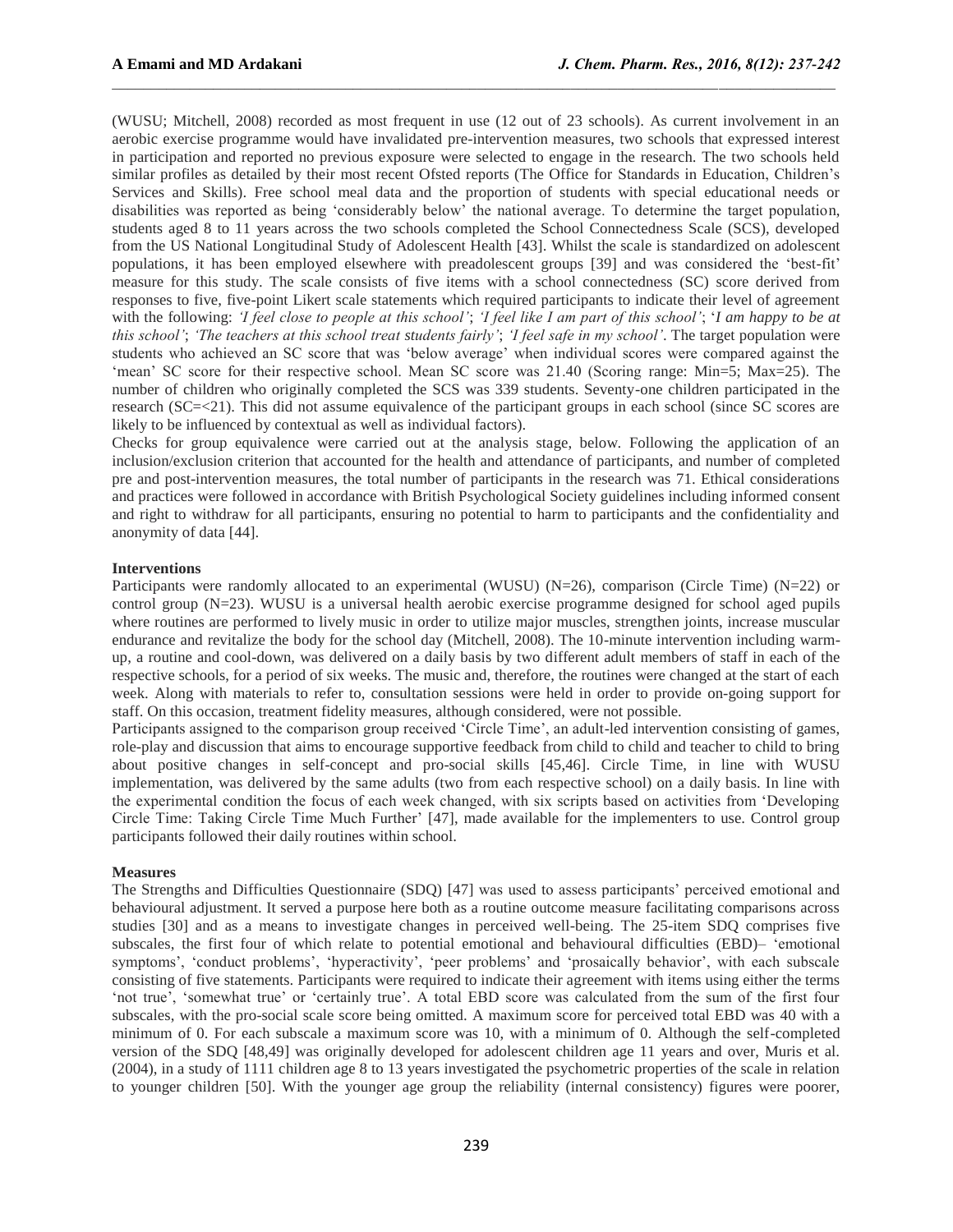reaching an acceptable level for total EBD score but not for the individual subscales. They concluded that the SDQ could provide useful information on children under 11 years but that it should be used with caution.

To complete the questionnaire pre- and post-intervention, participants were withdrawn in groups of between six and eight children with an accompanying adult member of staff. The questionnaire was administered in a quiet classroom environment with participants positioned apart, and was administered verbally to reduce any potential reading difficulties which might have restricted successful and valid completion.

## **Establishing equivalent groups**

A comparison of mean scores across the two participating primary schools prior to the onset of the interventions revealed no significant differences in perceived emotional and behavioural adjustment (F=0.017, p=0.897 with 1 and 69 df). This enabled the researchers to combine data across schools for joint analysis. A comparison of mean scores across the three treatment groups (experimental, comparison and control) also revealed no significant differences  $(F=0.223, p=0.801,$  with 2 and 68 df). This supported the assumption that the treatment groups were equivalent prior to the onset of the interventions.

#### **RESULTS**

Table 1 shows the EBD scores on the Strengths and Difficulties Questionnaire for all groups. In addition to total EBD scores, the scores obtained on the individual subscales are also shown. However, owing to insufficient levels of reliability for the subscale scores as opposed to the total scores [50], only the total scores have been used in the analysis. The overall mean score on measures of total emotional and behavioural difficulties (EBD) for the six-week period decreased from Time 1 (T1) by 3.08 points for those participants engaged in WUSU, by 1.40 points for tose engaged in Circle Time activities and by 0.30 points for controls. A repeated measures ANOVA revealed a significant difference over time across the three treatment groups from T1 to T2 (F=10.280, p=0.002, with 2 and 68 df).

**Table 1: Scores on Strengths and Difficulties Questionnaire (SDQ)**

|                          | <b>Emotional symptom</b> |       | <b>Conduct problems</b> |       | <b>Hyperactivity</b> |       | Peer problems |       | <b>SDO Total Score</b> |       |
|--------------------------|--------------------------|-------|-------------------------|-------|----------------------|-------|---------------|-------|------------------------|-------|
|                          | Pre-                     | Post- | Pre-                    | Post- | Pre-                 | Post- | Pre-          | Post- | Pre-                   | Post- |
| Experimental (WUSU)      | 4.65                     | 3.58  | 3.15                    | 2.08  |                      | 3.69  | 3.42          | 2.81  | 15.23                  | 12.15 |
| Comparison (Circle Time) | 5.18                     | 4.5   | 2.77                    | 2.36  | 4.45                 | 4.09  | 3.55          | 3.59  | 15.95                  | 14.55 |
| Control                  | 4.17                     | 4.3   | 3.61                    | 2.83  | 4.83                 | 5.04  | 37            | 3.83  | 16.3                   | 16    |

One way repeated measures ANOVAs to examine the effect for each independent treatment group over time identified a significant difference for participants in the experimental group  $(F=15.949, p=0.001,$  with 25 df), but not for participants in either the comparison group  $(F=3.004, p=0.098, \text{ with } 21 \text{ df}$  or control group  $(F=0.106, p=0.747)$ with 22 df). A significant interaction effect (Time x Group) between the experimental and control conditions also emerged (F=5.334, p=0.025, with 1 df).

### **DISCUSSION**

This study represents a research initiative by educational psychologists in primary schools in an area of central concern to health and well-being, namely, engagement of pupils in regular aerobic exercise. The results indicate that psychosocial benefits from the programme were achieved over a short period of time. In reviewing the reduction in perceived emotional symptoms identified over the six week intervention period, both psychophysiological and psychological perspectives are relevant. From a psycho-physiological perspective, a number of different biological, chemical and neurochemical mechanisms linking exercise to mood through the mediation of endorphin production, increased body temperature and changes in serotonin and adrenaline transmitting systems have been hypothesised [12]. However, owing to limited evidence to support a causal explanation, psychological perspectives such as the 'feel better effect', relating to exercise participation's role in increasing sense of mastery and control over one's actions are discussed within research literature [12]. Interestingly for school-based research, the exercise experience has been conceptualized as distracting both at an individual level, with exercisers attending to internal mechanisms (Leith, 1994), and environmentally, by participating away from non-stressful environments [51]. Within this study, pupils who engaged in WUSU did so in a non-classroom setting, and it has been suggested that exercise contexts can support children to transfer away from self-debilitating cognitions and instead focus their attention upon tasks presented [9].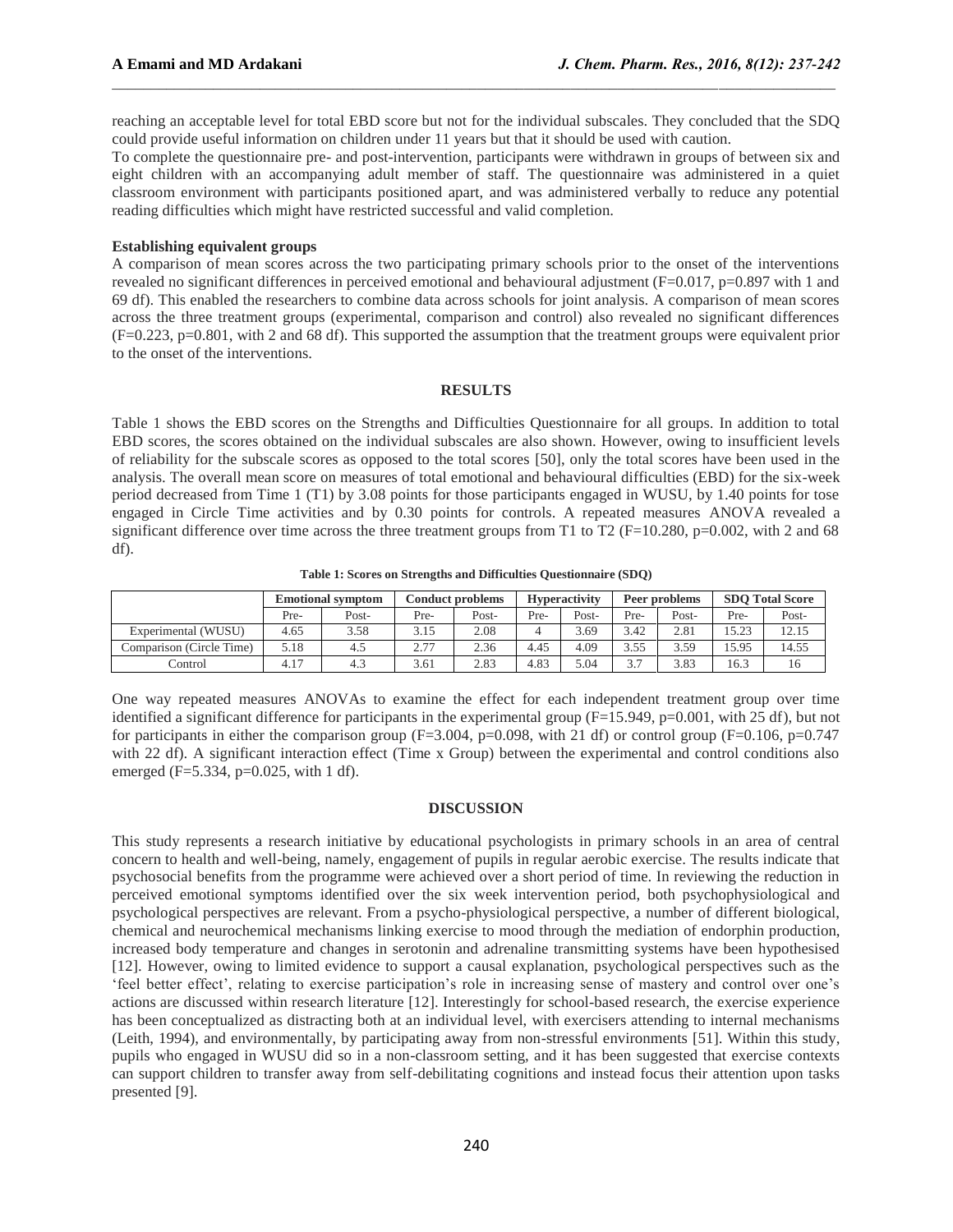The study was subject to a number of limitations, some of which highlight the areas in which further research in this area in relation to children of primary school age is required. First, only one assessment measure, the total EBD score on the self-completion version of the Strengths and Difficulties Scale, proved to be sufficiently robust to be included in the final analysis. Reported reliability coefficients for the individual subscale scores were not at a sufficient level to allow them to be used. Although Muris et al. (2004) have indicated the potential for the SDQ to be used as a measurement tool for children as low as 8 years of age, as all data were derived from self-reported approaches, findings are subject to a number of potential effects including varying amounts of participant attention to items presented, low numbers of item indicators for each construct, inaccurate reporting and follow on effects for supposedly unrelated items, that may have impacted on the validity of concepts measured. It is, therefore, noted that this study would have been strengthened through the use of additional sources of evidence to triangulate results [50]. Additional measures were planned when the study was designed, when it was intended that the focus should be on self-determination theory [52]. With this in view, a modified version of the Basic Psychological Needs Scale was used in an attempt to measure participants' perceived competency, relatedness and autonomy. The modifications were made by the authors for the purpose of this study, to make the language of the scale suitable for children. While the modified scale proved to be amenable to use by children when piloted, the reliability coefficients obtained with the full sample at the pre-intervention stage proved to be insufficient.

Second, while the participants were selected on the basis of being potentially vulnerable, it should be noted that the two schools used in the study were considerably above the national average in terms of socioeconomic data and they had a low number of pupils with special needs. This is reflected in their pre-intervention EBD scores on the Strengths and Difficulties Questionnaire, which were not at a level sufficient to indicate marked emotional and behavioural difficulties. As a general guide, a score of 0 to 15 is viewed as representing 'low need' (80 per cent of all scores), a score of 16 to 19 as representing 'some need' (10 per cent of all scores) and a score of 20 to 40 as representing 'high need' (10 per cent of all scores) [48]. The mean group scores for the children in this study prior to intervention were in the range of 15 to 16. While this does not identify them as a group with 'high need', it does nevertheless point to elevated scores in comparison with the general population, and is consistent with the fact that they had already been assessed as being below average in school connectedness scores. Muris et al. (2004) noted that when they asked teachers to rate pupils as to whether or not they had behaviour problems, those with behaviour problems had a mean EBD score on the self-completion SDQ of 14.1, compared with a score of 9.2 for those without such problems [50]. Overall, however, caution is required in this area, as the sample studied by Muris and his colleagues covered a wider age range (8 to 13 years) and younger children may have higher scores on the whole than older children [53].

#### **CONCLUSIONS**

The potential for exercise programmes to be recognised and implemented as interventions promoting positive psychological outcomes within school-based psychology practice is recognised. Although studies have investigated the psychosocial benefits of exercise, diversity in sample, programme and method have rendered causal relationships between programme variables and psychological health difficult to describe reliably.

The data from this study indicate that aerobic exercise (a structured, six-week programme) can serve to enhance self-perceptions of emotional and behavioural adjustment in pre-adolescent pupils with scores for school connectedness below the average for their school. Further research is required in order to establish reliable measures of assessment for this age group and also in relation to the impact of physical exercise on the well-being of pupils with additional support needs.

Miller et al. (2008) identified a role for school-based psychologists, working alongside head teachers or physical education coordinators [14], in the design or adoption of physical education programmes. The authors of this study advocate this potential function for educational psychologists as part of their established role in relation to promoting evidence-based practice at systemic level.

#### **REFERENCES**

[1] MC Kai; M Anderson; EM Lau. *Bull World Health Organ*, **2003**, 81, 827-830.

[2] WB Strong; RM Malina; Cj Blimkie; SR Daniels; RK Dishman; B Gutin; AC Hergenroeder; A Must; PA Nixon; JM Pivarnik; T Rowland. *J Pediatrics*, **2005**, 146(6), 732-737.

[3] CB Corbin. *J Teach Phys Educ*. **2002**, 21(2), 128-144.

[4] Department for Education & Skills. Every Child Matters: Change for Children. London: HMSO, **2004**.

[5] Department for Education & Skills. Do you have high quality PE and sport in your school? London: HMSO, **2005**.